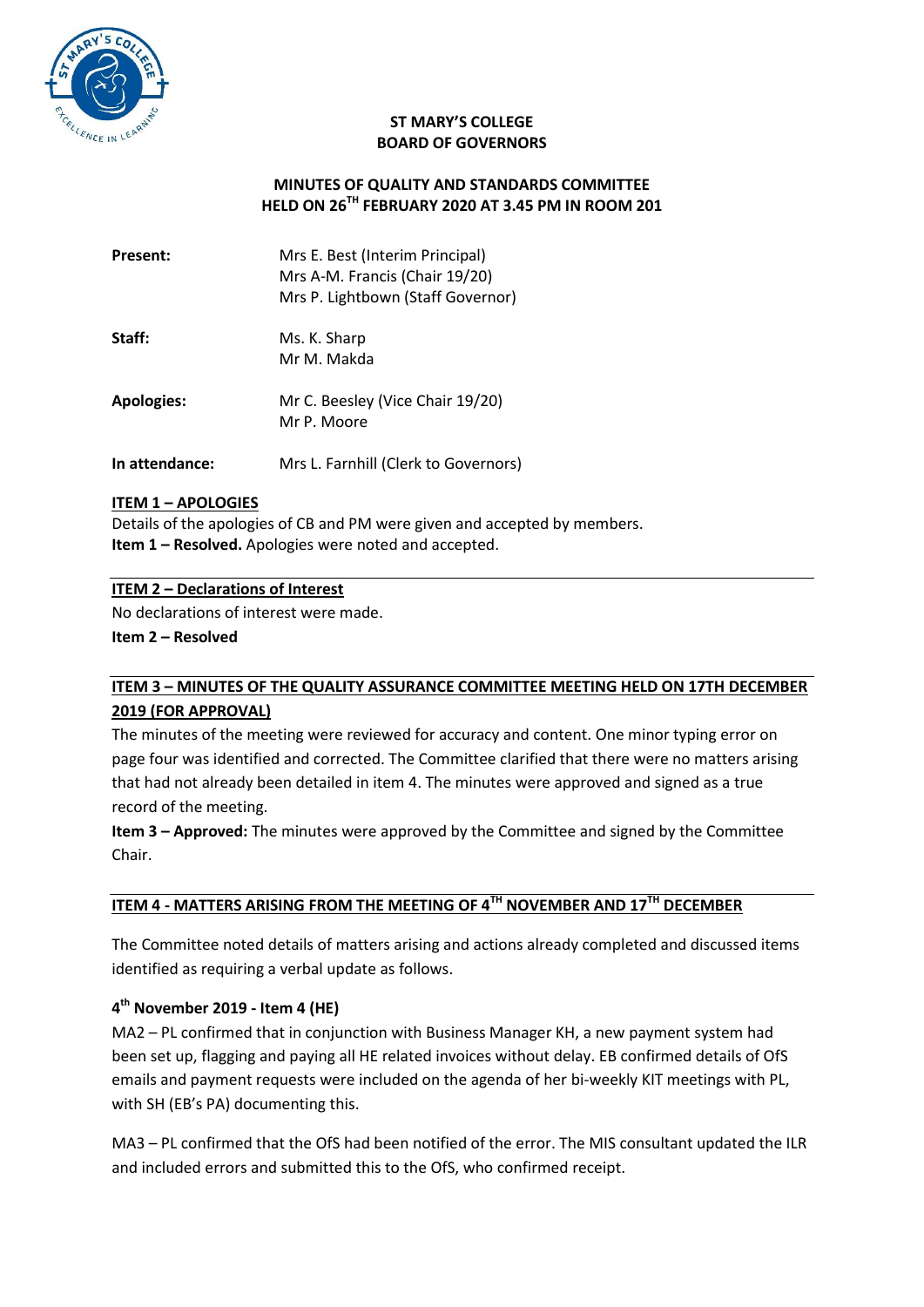MA4 – informing the OfS of the structural solution - EB advised the Committee that at SPA SG1, the Group agreed that key stakeholders should be informed, with EB taking immediate action to comply. The OfS responded positively asking for SMC to keep them informed of the solution with a further update expected in May.

MA5 – OfS financial updates - PL explained that this had been raised by SB in November, with SB asking that the College confirms with the OfS that they did not need to update them directly regarding the financial position. PL confirmed that the OfS are updated through ESFA who meet with the finance team on a regular basis and there is no requirement to update the OfS directly.

## **4 th November Item 5 (Retention Targets)**

MA 1 - EB confirmed that the targets were reviewed in November, proachieve was checked and the target was below that of the in-year data.

MA2 – Looking at actual students rather than % EB advised of the 181 students on A levels, 163 progressed on to year 13. Out of those 18 students, 7 restarted year 12, 9 left, 1 was withdrawn and 1 transferred. The Committee commented on this being a more favourable view and thanked EB for the information.

## **4 th November Item 6 (A Level Outcomes)**

EB commented that Bev cross had been very helpful, with MM confirming that she had been supportive providing good ideas which were all now being implemented including having provided the template and structure helping to author the SAR.

## **4 th November - Item 9 (Teaching and Learning Calendar)**

EB advised the Committee that learning walks and deep dives were conducted throughout January with EB and her team now looking at the next cycle of learning walks, confirming that this was now not all on LW, that there was support from the SLT including support following up on any actions.

## **17th December - Item 6 – SAR and Item 7 – QIP**

EB confirmed that the updated SAR had been uploaded within the timeframe.

**Item 4 – Resolved:** The committee took note of the written and verbal updates to the matters arising and actions from November and December. None were to be carried forward.

## **ITEM 5 - SAFEGUARDING UPDATE (STANDING ITEM)**

EB introduced KS who was welcomed to her first meeting by the Chair.

KS informed the Committee that time had lapsed since the writing of the report, resulting in figures having altered. KS advised that the report format had been updated, with previous internal processes preventing full reporting, with this having been addressed through the introduction of a new secure safeguarding portal making monitoring and reporting more effective.

KS worked through the content and statistics within the report, drawing attention to the even split in gender and ethnicity. KS explained that support was bespoke dependent on need with students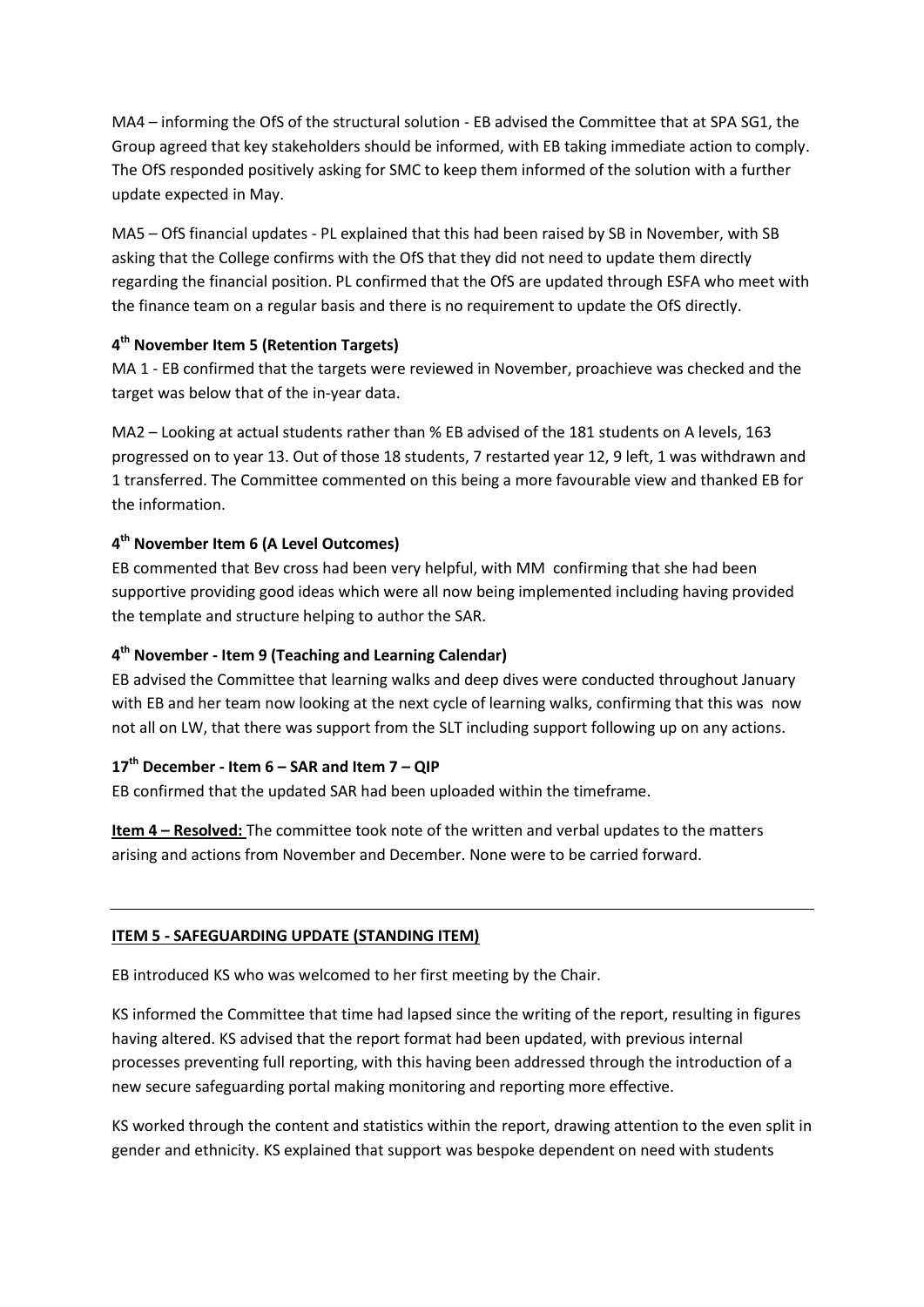varying on contact from daily to light touch or distant observation with all information recorded on cedar.

KS notified the Committee that mental health continued to be the biggest issue, informing them that she had discussed this with the student council, members of which were unaware of the services available, being both surprised and impressed by support available which included introducing regular visits from the wellbeing service and nurse, with plans to increase the availability of the nurse.

KS advised the Committee that there were no open CP cases and only one LAC, noting that College support for those formally LAC continued at the same level once students turned 18 and were no longer considered LAC. KS stated that categorising the issues had been difficult with some with multiple issues overlapping. Having tried to put learners into only the most relevant or prevalent category had proved impossible.

**Q** – Are some students double counted? **A** – Yes it was impossible for them not to be.

KS outlined the process for managing incoming information form high schools, dependent on the detail and how historic the information was. KS gave detailed information regarding external services utilised by the College.

KS advised the Committee that there was one student under criminal investigation which was now with the CPS and with the student now turning 18, the legal position will be different, potentially less favourable.

KS gave detailed information on the circumstances of students where the fitness to study process had been initiated and gave details of preventative measures including training and information offered to students in different areas including extremism, social media and cyber security, driver safety and drugs awareness.

KS advised the Committee of the new safeguarding structure which now incorporates a staff wellbeing lead, a newly appointed safeguarding officer, the tutorial lead, which addressed the female dominance of the team and a lead on prevent in response to the new EIF. KS outlined plans to incorporate PL as part of the Safeguarding team representing HE.

**Comment** – the structure offers a wide skills range and cross College support, this is a positive move.

EB confirmed that this had been driven by the SLT structure change, leading to a cost saving which was utilised in the appointment of the new safeguarding officer, who as a social worker brings experience and is able to make immediate impact.

KS concluded by notifying the Committee of the training and support offered to the safeguarding team and staff, created in line with the skills people already have and those they still need to develop. In detailing further training plans, including wider participation in the YMHFA programme, KS noted potential cost savings through offering SMC as a centre for delivery to gain free access to the course and the intention to incorporate student ambassadors as well as looking into the possibility of incorporating mindfulness training .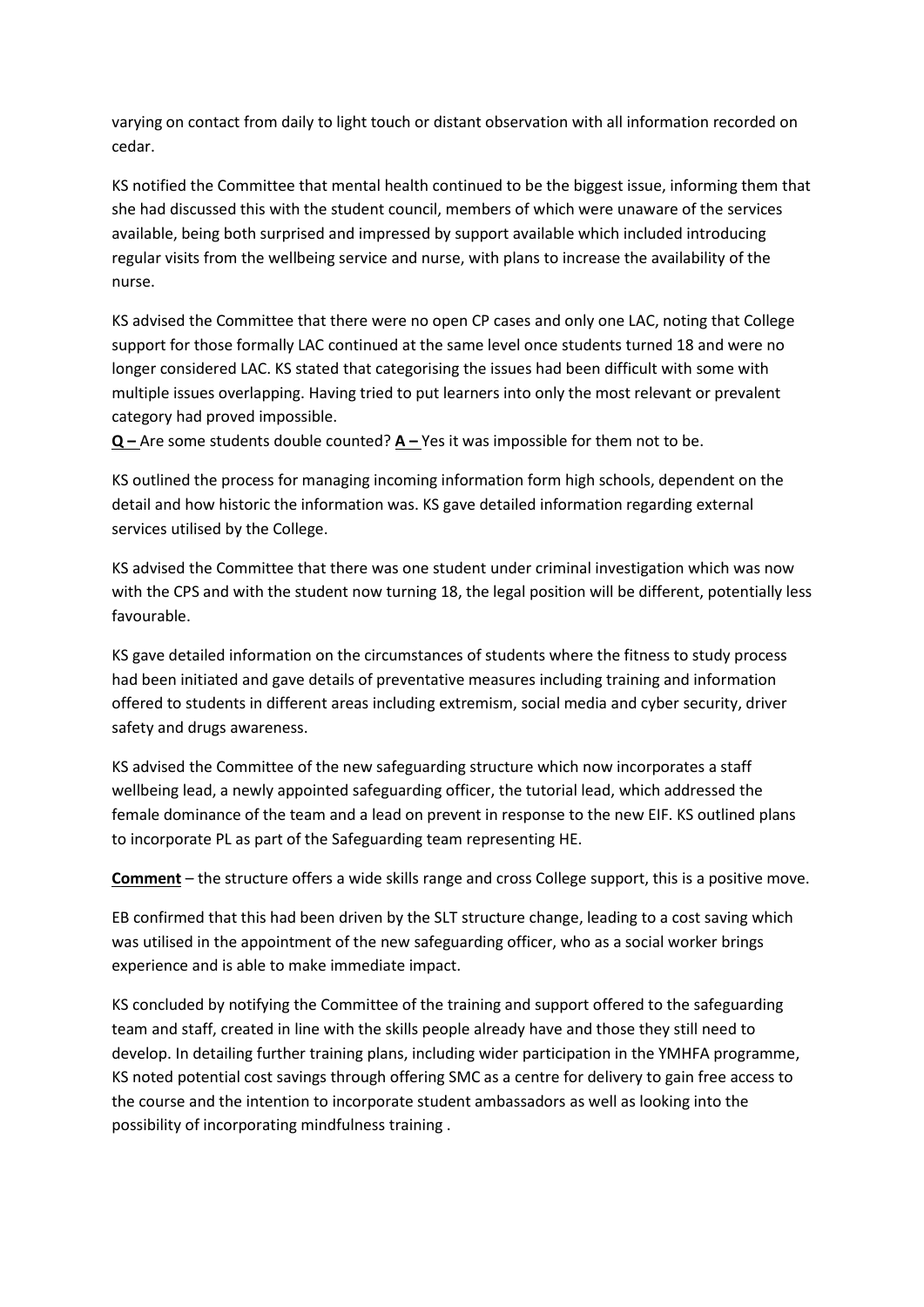**Q –** Is the new system for recording and reporting fully implemented? **A** Yes – Cedar would not allow safeguarding reporting so this is securely logged on SharePoint and has been in place since January

With no further questions or comments, KS was thanked for her report.

**Item 5 – Resolved:** The committee noted the detail of the report.

### **ITEM 6 - EQUALITY AND DIVERSITY**

### **6.1 To receive and approve the updated E&D policy**

The Chair asked KS to assume that all have read the items and to draw attention where relevant. KS confirmed that it had been written by the assistant head of inclusion and would expand where relevant and able.

**Comment** - the policy is thorough and well written.

**Comment** - Cover sheet with dates is leaving the College open to failure to comply with its own indicative dates. **Response – (EB)** this is a legacy of the FoH, they had revised all policies and we have not been sent editable versions of many, only having access to PDF. SH (Principal's PA) will review and monitor all policies and has highlighted revision dates and is working through each to update the most urgent, it is an onerous task.

**Comment –** I would recommend that these are drawn up and passed to the Clerk to ensure that these fit in with the Board's cycle of business. **Response –** EB – There are not many up for revision, mainly it is only job titles that require amendment. Action

> **Comment** – HE needs to be incorporated into all of the policies to prevent the need for duplication. **Response – (EB)** we do not have the capacity to go back and rewrite every policy but as we revise a policy HE will be incorporated.

> **Comment –** Link governors can support by critically reviewing the policies in their area, Equality and Diversity would sit with the Safeguarding governor.

> **Response – Clerk** a new governor with extensive experience in policy and legislation has nominated himself as the link for statutory policy compliance based on the expected influx of policies for approval as the FoH are amended, but he is now unwell and may not be able to return, as is the safeguarding governor.

> **Comment –** A policy link is not necessary but safeguarding governor is essential, they should be replaced even if they have not resigned. **Response – (clerk)** Board Members will be approached for their support in filling this vacancy.

No further questions or comments were received and the committee agreed to recommend the policy to the Board for approval.

The Committee agreed to approve the policy, which had been reviewed by the Board and approved subject the scrutiny and suggested amendments of the Quality Committee.

**Item 6.1 – Resolved:** The Committee approved the policy without amendment.

## **6.2 To receive and review the strategy and action plan**

Action

KS confirmed that the E&D strategy was included for information, also written by MP. KS confirmed that the E and D team had been put back together, with regular meetings and reviews, commenting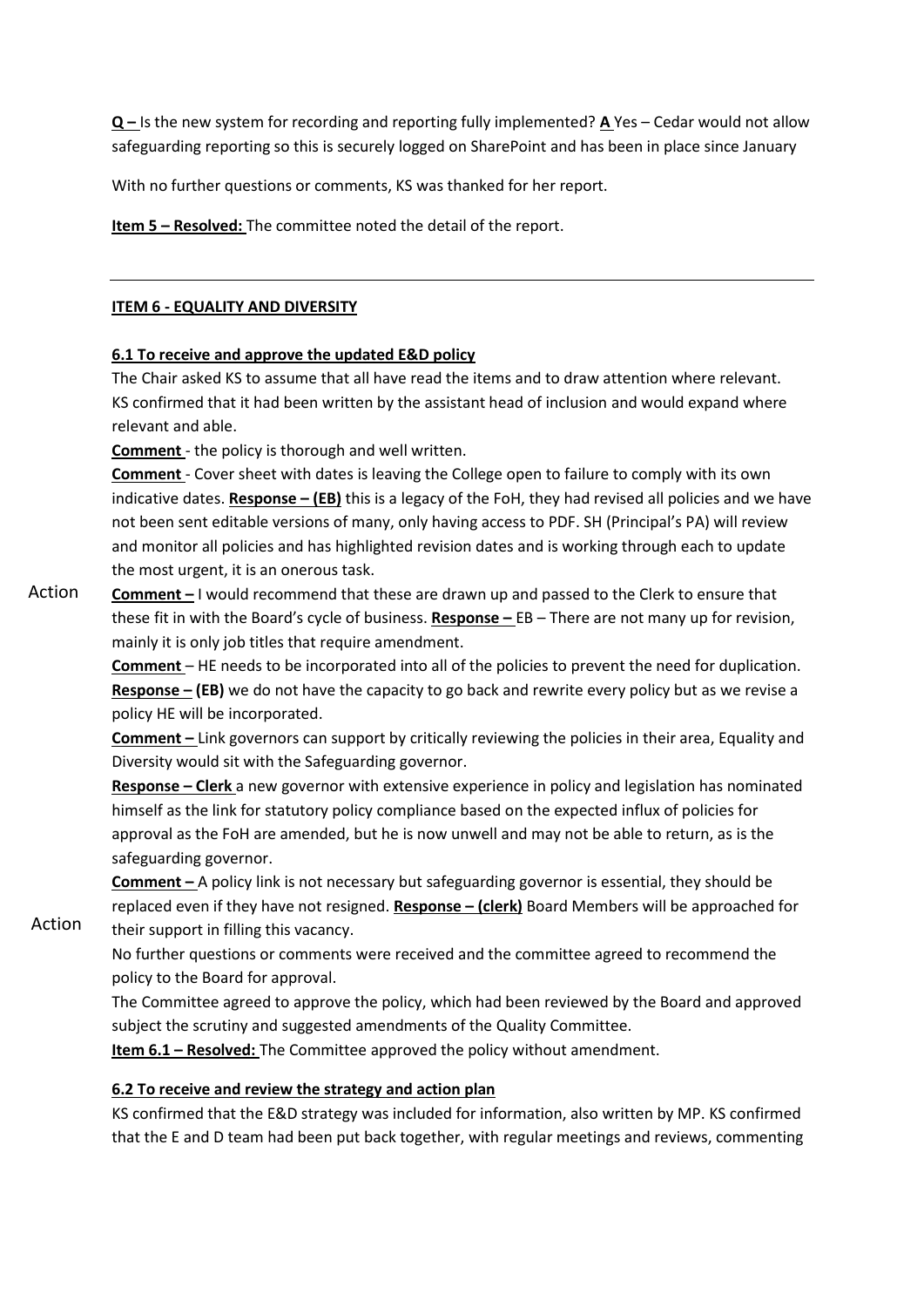that ultimately teaching and learning need to be on board and it needs cross College implementation and buy in.

**Q** - Is there an E&D committee? **A –** Yes, it has been reintroduced. **Comment-** I would suggest that the link governor needs to sit in on this. **A – (KS)** I will invite the link once a new one is appointed. **Comment –** Why are progress columns empty? **A - KS** –this could be an old or incomplete version distributed ahead of completion due to the change in meeting dates.

KS to review the progress columns and feed back to the next meeting including review dates and actions . Action

> **Item 6.2 – Resolved –** The Committee noted the details of the E&D strategy, requesting the action plan is updated and sent to the next quality committee meeting. KS left after this item.

## **ITEM 7 - IN YEAR RETENTION, ATTENDANCE AND WITHDRAWALS**

The Chair commented that the headline data is really positive and asked MM to draw attention to any relevant points. MM informed the Committee that he was pleased that the figures were in line with last year and the College target even with the inclusion of tutorial which has historically not always been well attended. There has been specific focus on areas which have lower attendance including level 2 GCSE classes.

**Governor comment** – looking at the progress against actions, it would be useful to see the data, we can see what you are doing but don't know what position we are in. **Response (MM)** advised the committee that it is just below 90%, outlining the actions undertaken to continue with improvements including KS working with the tutor coordinator, and MM meeting with HOFs once reports became available which had been working well. Action

> MM moved on to outline student in year retention data, describing this as positive, with all areas in line with or above retention targets. MM confirmed that where there were issues on A level and diploma subjects, all students were accounted for, from the 39 only 9 had left, with 10 having restarted and 20 having transferred. MM talked through all level 3 data and was thanked for the full breakdown.

EB stated that after last meeting it was decided to include numbers with a **governor comment** that they did not expect national averages to go up.

MM went on to provide a detailed breakdown of retention by ethnic groups, which as percentages provided a negative outlook, however this was adversely affected by low numbers with a **governor commenting** that trend data had not previously been cut this way before and that it was helpful.

**Item 7 – Resolved:** The Committee noted the details of the report with an action to include data within the attendance action plan in future reports.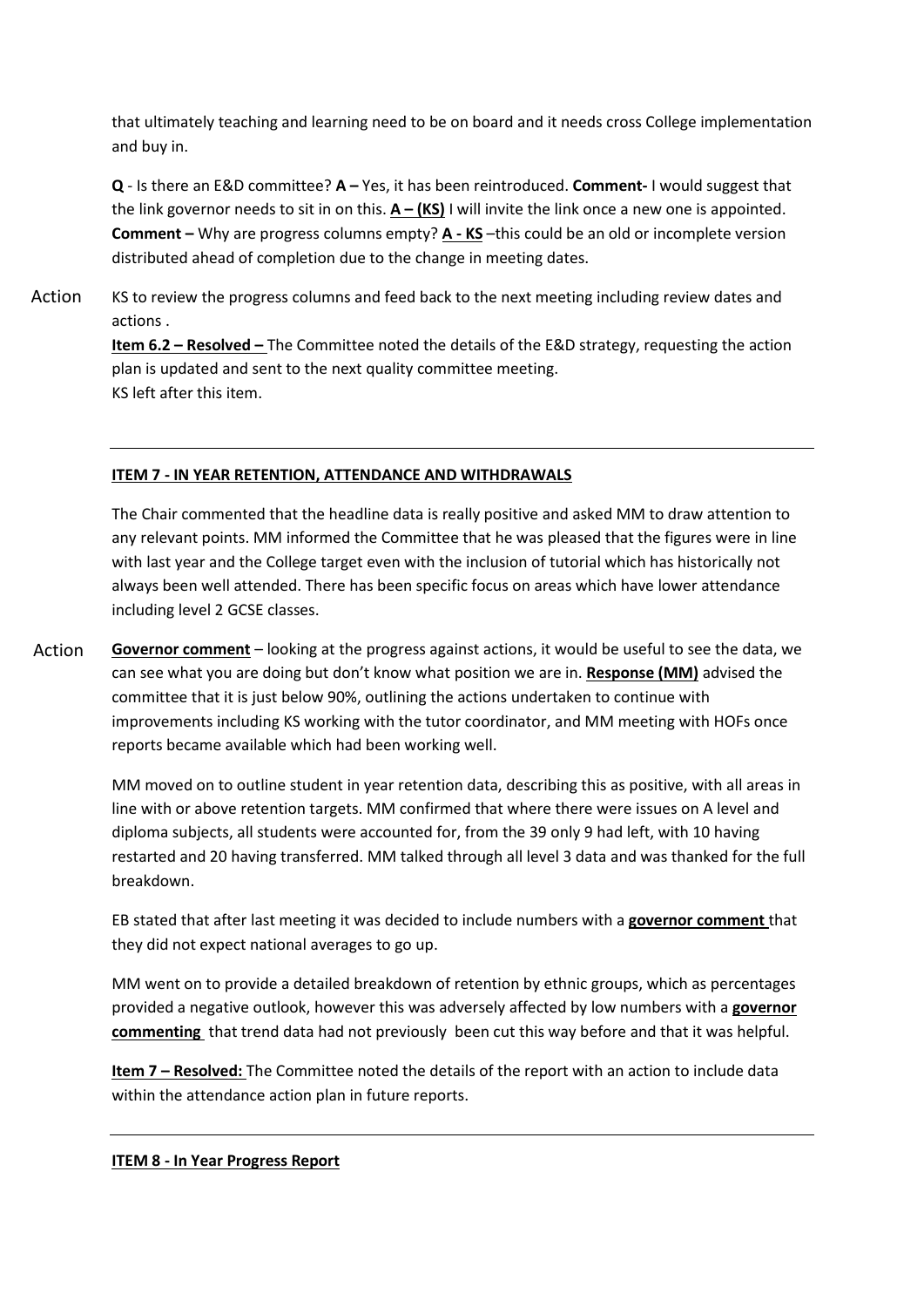MM confirmed the process for obtaining the data for internal assessment 1 had used the SFC process with papers and marking checked and audited. HOF had been alerted to and concerned by issues which were being addressed. **A governor commented** on the positive results in English literature.

MM outlined the process for the health check with vocational subjects managed by HB and MM for A levels, providing insight into the process and significant improvements in results seen at KA2; however concerns remained in some subjects with 4 students really affecting the Alps which were being addressed with SLT interventions, which also included those who underperformed last yr.

**A governor asked that** future reports include entry numbers so that it is clearly evident to see where this is an issue. Action

> MM provided detail of the process used for year 13 including quality checks by HOF, standardised scripts and a curriculum team meeting. MM informed the Committee that an intervention week has been introduced where staff will see individuals and complete 'my action plan', ensuring that students have the necessary tools over Easter to develop the skills they need to succeed. This was in addition to revision classes and workshops for all students which had been well received by staff with honest reflection that the final ALPS may not be as good as those detailed within the report. **A governor** commented that improvement on last year is essential.

> MM gave detail of additional support measures for students from large departments to attend supervised study, targeting those who underperformed last year or in KA1, this included 2 extra sessions on their time table, supervised by MM or LW with the support of library staff to ensure that all time in college is time well spent. **A governor commented** that the interventions appeared to be both appropriate and sufficient to tackle underperformance.

> MM provided detail of a vocational subject that had caused concerns, using the 'what if' tool which indicated that this could be moved to a 5, adding that it was thought this was an accurate reflection on what could be achieved.

**Item 8 – Resolved:** Governors noted the detail of the report with an action point raised to include entry numbers into the next report.

#### **ITEM 9 - STUDENT PROGRESS AND DESTINATION REPORT**

MM informed the Committee that this data was from the summer and generally in line with 2018 at 84% progress, with 13 students who had not yet provided any destination data.

**A governor commented** that this information was vital, that the College could be done a disservice if these are positive progress outcomes that have not been included. **Response** - **EB** Staff member RD will know the information, adding that if SMC does not have a programme, particularly for those who were 19 plus students, it would have been an exit but any L1 learner will have had something to go to but not necessarily here. MM confirmed that the 'not knowns' for destinations were at 8%, against a target of 6%, with a strategy to tighten process with increased in year monitoring at 3 points in the year.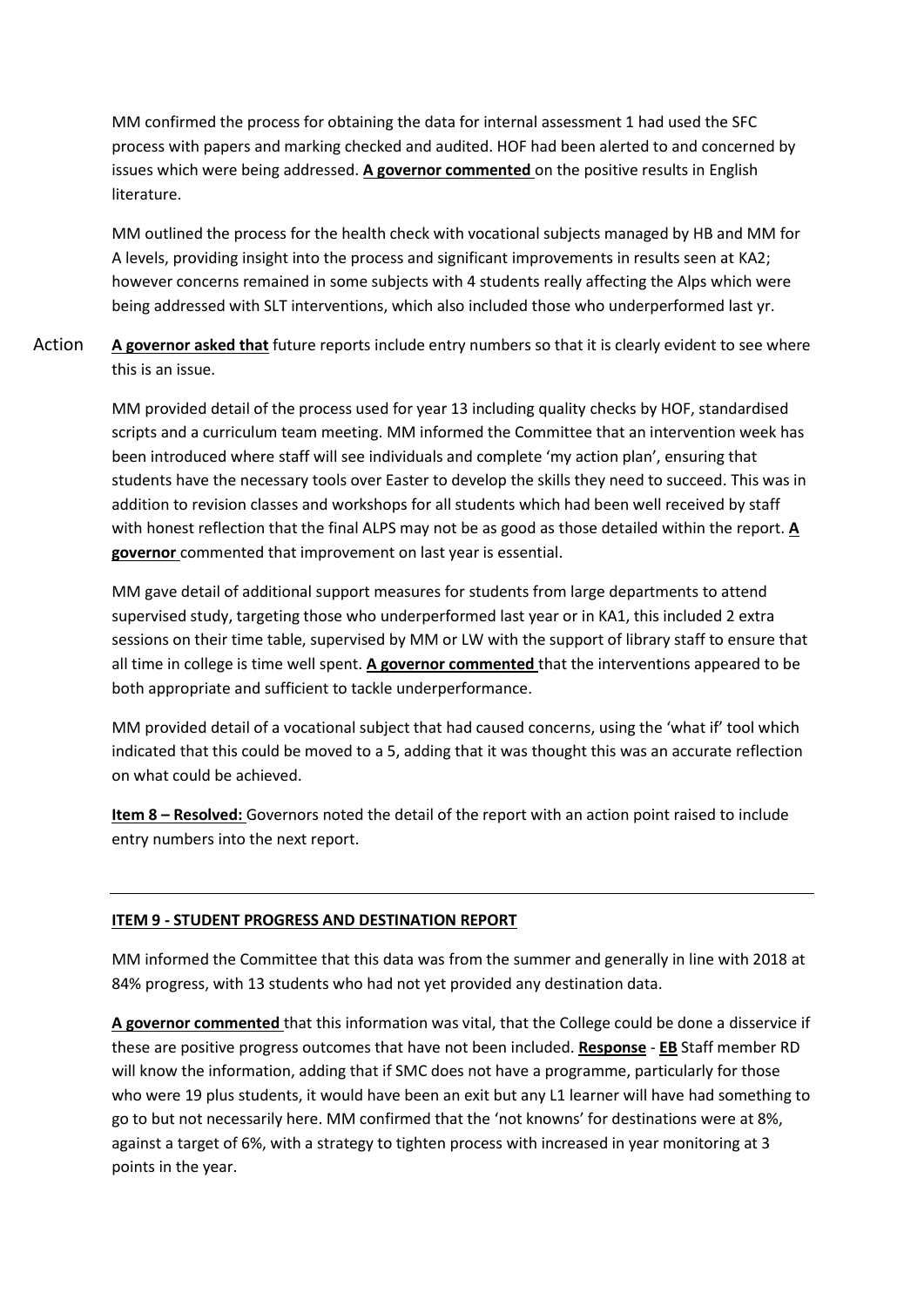MM went on to discuss the detail from the report, adding that intended destinations this year were obtained through tutorial and UCAS. **A governor commented** that the destination data for apprenticeships would still be a positive progression but not obtained through UCAS. MM added that degree apprenticeships had increased in popularity and that this was seen as a positive. **A governor commented** on the need to ensure that all students are given the right information advice and guidance as apprenticeships, particularly at degree level have not been the outcome for significant numbers before, **a further governor commented** that apprenticeships have been pushed centrally and this is now filtering through into student numbers and destinations.

MM outlined the subject specific careers information and guidance which is supported by the VLE PearlTrees then linked in to work during tutorials and the 'Your Futures Programme'. MM highlighted the positive work done by DS towards achieving the Gatsby benchmarks with a policy having not been approved by the Board presenting a barrier.

- **The Chair asked** that the Quality committee recommends the policy goes to full Board and in the absence of an imminent meeting this could be done by email approval. The Committee agreed and the Clerk agreed to add this to the agenda of the next Board meeting. Action
- MM moved on to UCAS applications, noting that the total applications sent were lower than 2018, with a 10%, decline mainly due to apprenticeship applications. **Q –** Are degree level apprenticeships made through UCAS? **A –** (MM) this is unclear. An action was raised to establish whether degree apprenticeship applications are made through UCAS. Action

MM explained that SMC buys into a UCAS predicted grade report, with issues raised relating to the accuracy of predicted grades, with 39% over-predicted by 3 grades giving 12% accuracy against a national average of 15%, bringing into question the integrity of SMC predicted grades on UCAS applications.

**Q -** Is it in pockets? Can you see where it is occurring? **A (**MM) – It has highlighted some areas but appears more generalised with no clear pattern, a pertinent issue relating to unconditional offers which need high predicted grades. It is thought to be as a result of pressure from students and parents, to which staff have succumbed. SMC has gone out with a message that they must be positive but realistic and further training will be delivered and an audit of grades input into the system.

**Governor comment –** this is a warning sign, I wouldn't like for this to be linked to the positive internal exam results. **Response** MM provided assurance that this was a UCAS issue and not an issue relating to quality or College predicted grades, staff have vocalised it was as a result of parent pressure. The Chair asked for it to be made clear that this issue was not relating to internal exams but only the predicted grades used for UCAS.

MM continued to highlight other issues, including the need for support for DS in relation to the UCAS application process, having had to complete 200 plus checks, commenting that whilst DS had done a remarkable job, this is not a sustainable position. MM suggested a resolution of additional training for those within the tutorial system to check them more efficiently. The final issue raised was in relation to IAG with only 1 member of staff qualified at present, with no succession or Matters Arising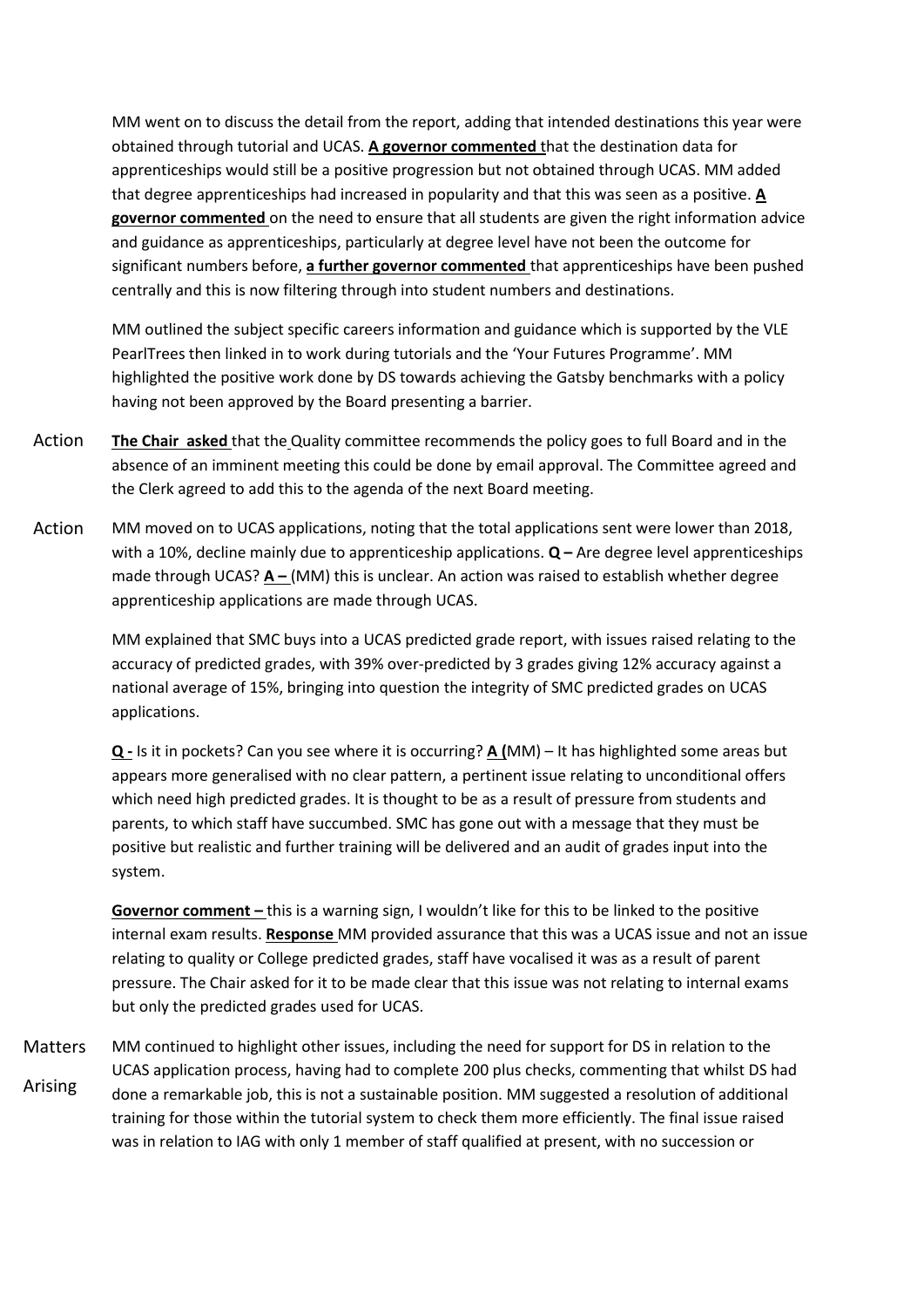absence cover available, therefore the decision had been made for the tutorial lead to complete the careers leaders' course, which will conclude in June.

Other actions taken to improve destinations outcomes included the appointment of a high achievers specialist, a history teacher to start in February.

No further questions or comments were received.

**Item 9 – Resolved:** Governors noted the detail of the report with an action point raised to ask the Board to approve the CAIG policy and to establish if degree level apprenticeships were included or excluded form UCAS figures. An update should also be provided on the process for supporting the UCAS checking process, currently undertaken by only one member of staff.

### **ITEM 10 - SURVEY RESULTS**

MM informed the Committee that the SLT were delighted with the results.

**Q** You detail a response rate of 71%, did you have a target? **A (MM)** 80%. **Comment** You need to look at who has and hasn't completed it to establish what has worked to gain responses. **Response MM** – text has worked well for parents, we will look at ways to do this with students for future surveys.

**Comment** these are such positive responses; it would be more powerful if it had reached the targeted response rate.

MM worked through the details of the report and College responses including evidence already available that these were effective, having been evidenced in the deep dives. MM explained some of the potential sources that had led to dissatisfaction including the resignation of staff and staff absence having impact, now resolved through recruitment and reappointment, describing new appointments as strong and more stable. MM indicated that to further inform and engage the parents there would be a welcome evening in September with the opportunity to meet and talk to staff, receive a pack of information including an induction on cedar and Pearltrees to ensure all parents can log in and use the services available. A **Governor suggested** that they could also have a parents information evening prior to GCSE's to build an early relationship and split the information to prevent it being overwhelming. **Response (EB)** commented on how this had been done in the past but stopped due to poor attendance, with the welcome meetings as an alternative, hoping this will provide better engagement.

**Comment** this implies that you have addressed issues instantly; you are behind it with a clear understanding of issues and ways to address them. It is imperative these actions are also communicated.

MM concluded by advising the committee that the staff survey will follow as well as an end of year survey.

**Item 10 – Resolved:** Governors noted the detail of the report.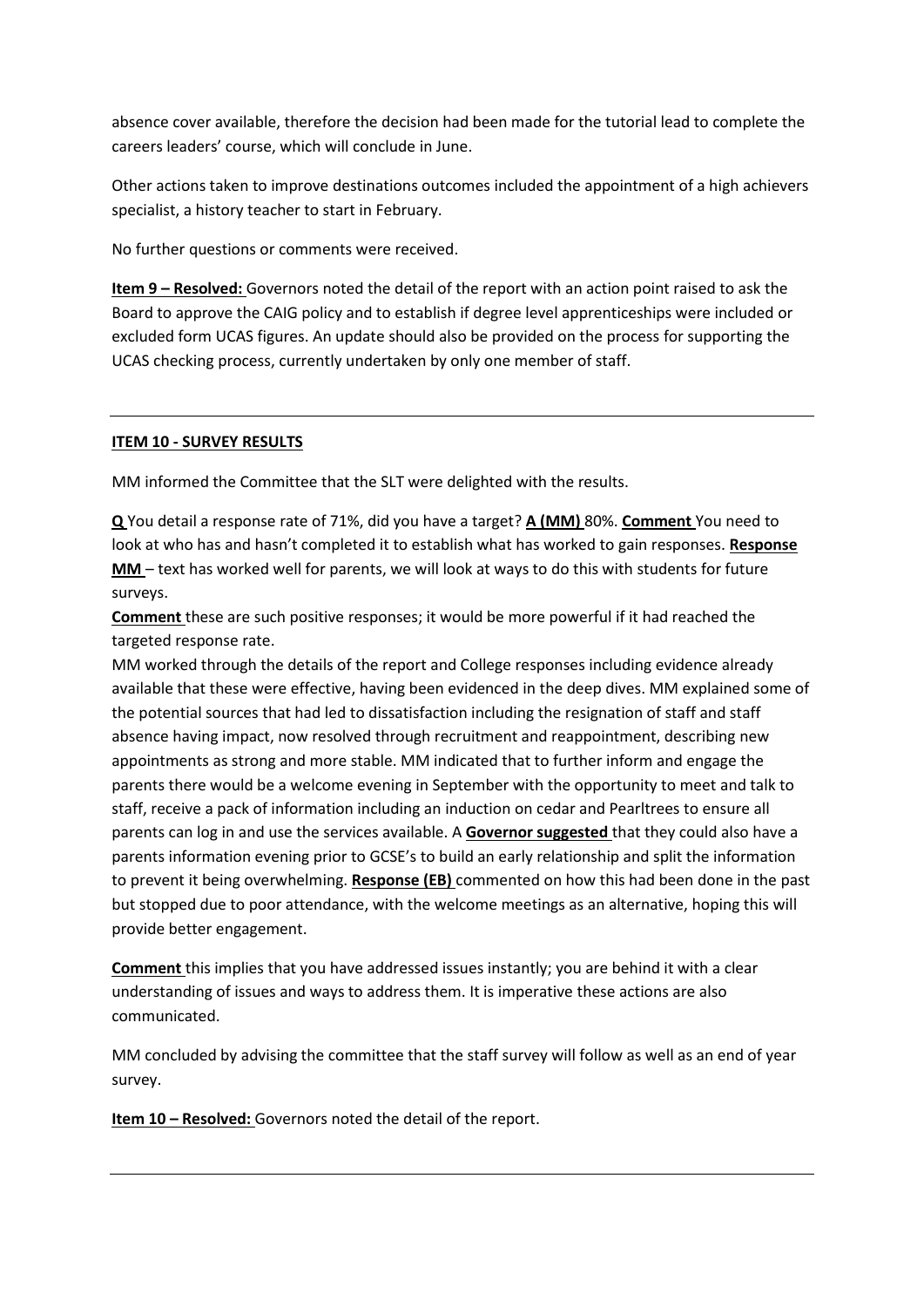#### **ITEM 11 - HE TERMLY REPORT**

PL advised the Committee that a meeting scheduled to review the reports and processes with the HE lead Governor had been postponed due to unsafe driving conditions caused by the storm.

PL provided the rationale for the restructured reports, highlighting OfS requirements within each report. In addition, a document was created which summarises the ongoing requirements with quality cycle information embedded, an early draft of which is included but will be refined further with the support of the Lead Governor from a quality assurance point of view.

PL asked the Committee to confirm that they were happy with the new process which would see reports and underlying data reviewed in detail by the link governor, the report with assurance from the link governor provided to the Quality Committee with a brief summary provided to the full Board. **Comment –** it is evident that a lot of time and effort has gone into this revision, and reminding governors of the requirements is beneficial. The committee agreed that the process should be put into practice.

PL advised the Committee that the outcomes report circulated met conditions B2 and B3 and demonstrated an improvement on both provisions with nothing to judge on masters but highlighted how a lot more had gone through with more students retained, adding that the ability to exit at different stages with diff awards meant that retention was an ongoing issue.

PL highlighted how the increase was steady across all subject areas, noting that it was broken down to highlight the numbers of mature applications, often entering the programme with no formal qualifications and needing more support, with this information also necessary for widening participation. **Q** are some double counted? **A (PL)** yes, they can be counted in multiple areas including ethnicity, gender, disability as well as mature students.

PL drew attention to the high value added (in orange) with high numbers of degrees awarded as a 2.1 or merits awarded for foundation studies. PL confirmed that no students had failed to achieve their degree.

PL confirmed that the last page provided detail of progression data by subject, with UCLAN at 67% which was concerning but felt it was due to the nature of the students that attend SMC, high numbers of mature students already in employment which had been justified in the TEF application. The course also attracted learners with complex backgrounds, including those who had been in rehabilitation and wanted to support those in similar situations. PL noted a target was retaining masters students, which they need to work with LHU on, as the lines of responsibility remained unclear as the students are LHU students but studying at SMC. Progression data had also been picked up on which will be present in the future, graduates don't get to high level jobs as most are already in full time employment so continue, until an opportunity comes up for promotion, rather than traditional graduates who immediately seek employment. **Comment/ governor request –** it would be useful to have national average information here, could this be included next time? **A (PL**) – Yes. Action **Matters** Arising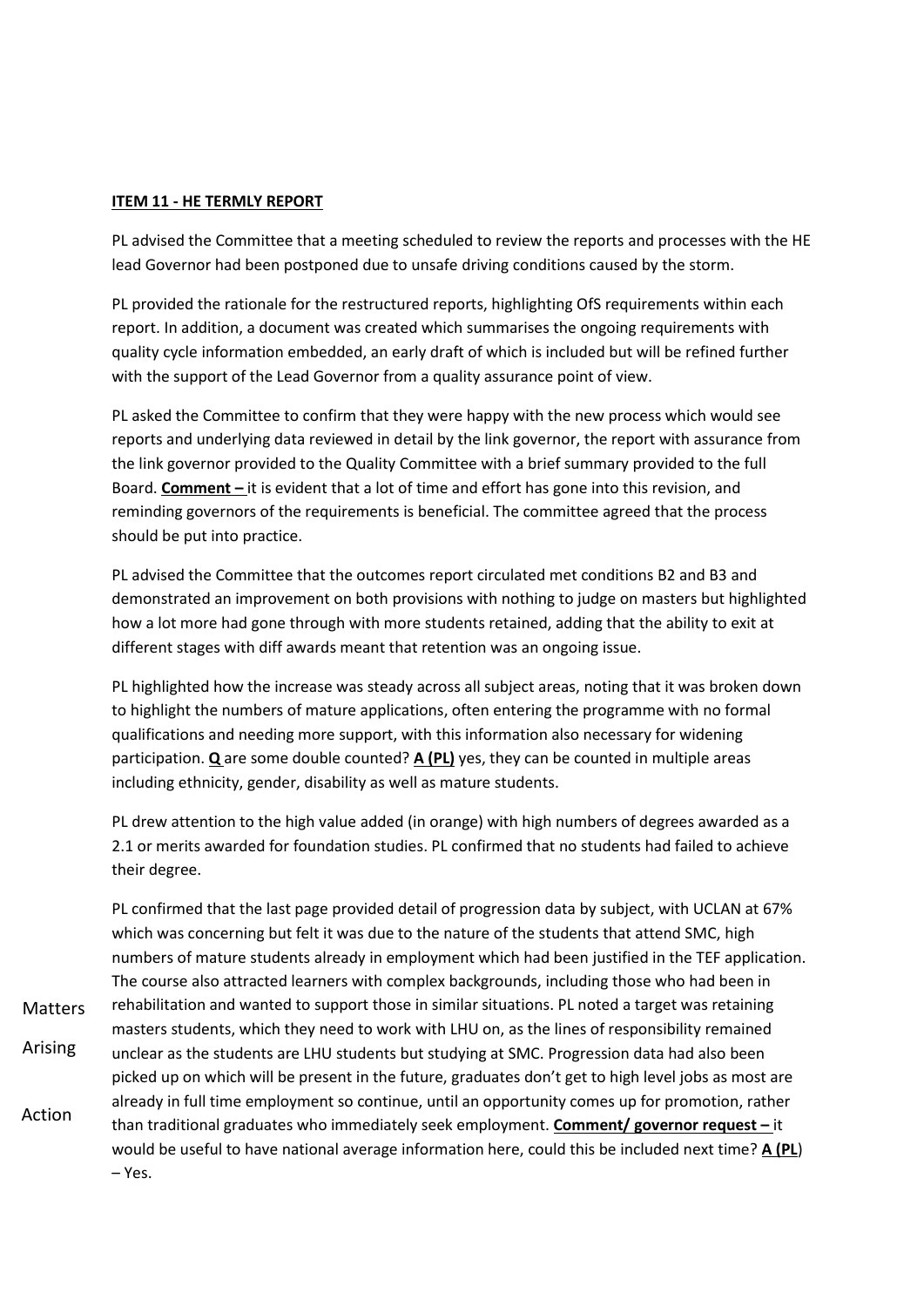**Q** – To what extent are Holy Cross still involved **A (**PL) – they are still involved for the existing students. We also have a relationship with UCLan and LHU. **Question** How was the agreement with Holy Cross drawn up? **A (PL)** It was based on a historic agreement where we needed enough numbers to bid for the provision against Blackburn College. We do our own recruitment and support, it was purely for numbers.

# **STUDENT FEEDBACK REPORT**

**Q** - If there is nothing in the box, it is assumed we still need this, has this been addressed? **A – (PL)** This has only been done where responses are self-explanatory. Overall for UCLAN first year feedback is really positive.

PL summarised the highlights from the feedback and outlined areas of concerns providing detail of actions to address issues, reflected in positive feedback that students concerns were taken on board and resolved. PL identified the need for enhanced 1:1 support with amendments to timetables made for the following year to address this from the outset.

**Q** - What do you mean by pressure and anxiety? **A (PL)** this is an evidence based module which is very difficult, the requirements and expectations are greatly increased from in year one. We restructured the time table meaning that half an hour per week is lost, so although guided learning hours were adhered to, there was less time to deliver the material and it did not work, it was crammed in and the teacher and learners were stressed. This has been reorganised for next year to reintroduce that half hour to relieve this pressure. PL noted how at a meeting with other institutions, all had commented on similar issues with results from SMC having been better than others.

PL explained the different procedure for the LHU feedback, outlining issues which were mainly operational. PL notified the Committee that there were new issues being raised in relation to the 4 week strike which had been difficult to manage with the last minute cancellation of lessons, particularly with many students coming straight in from work, arriving to find that their lesson had been cancelled.

**Q** How is provision continuing? **A (EB)** – students have been assured that learning will be replaced but not no necessarily by staff so students are missing out on face to face support but everything possible is being done to minimise the impact.

**Q** what are they doing to make learning happen, what format is this in? **A (PL)** – it is put online but this has not gone far enough, it has not been developed into learning material. The university has given other tokenistic gestures of goodwill including a £5 catering voucher and £10 printing credit, most sessions will run but 10 out of 28 will be affected, they will have to make them up after strike. We fought for it in November and it did happen.

PL highlighted other issues raised including evening IT support, which was resolved through the upskilling of library staff.

PL concluded by noting issues raised by one post graduate student, which had been vague in relation to support. Attempts to identify the student had failed, with universal offers of support and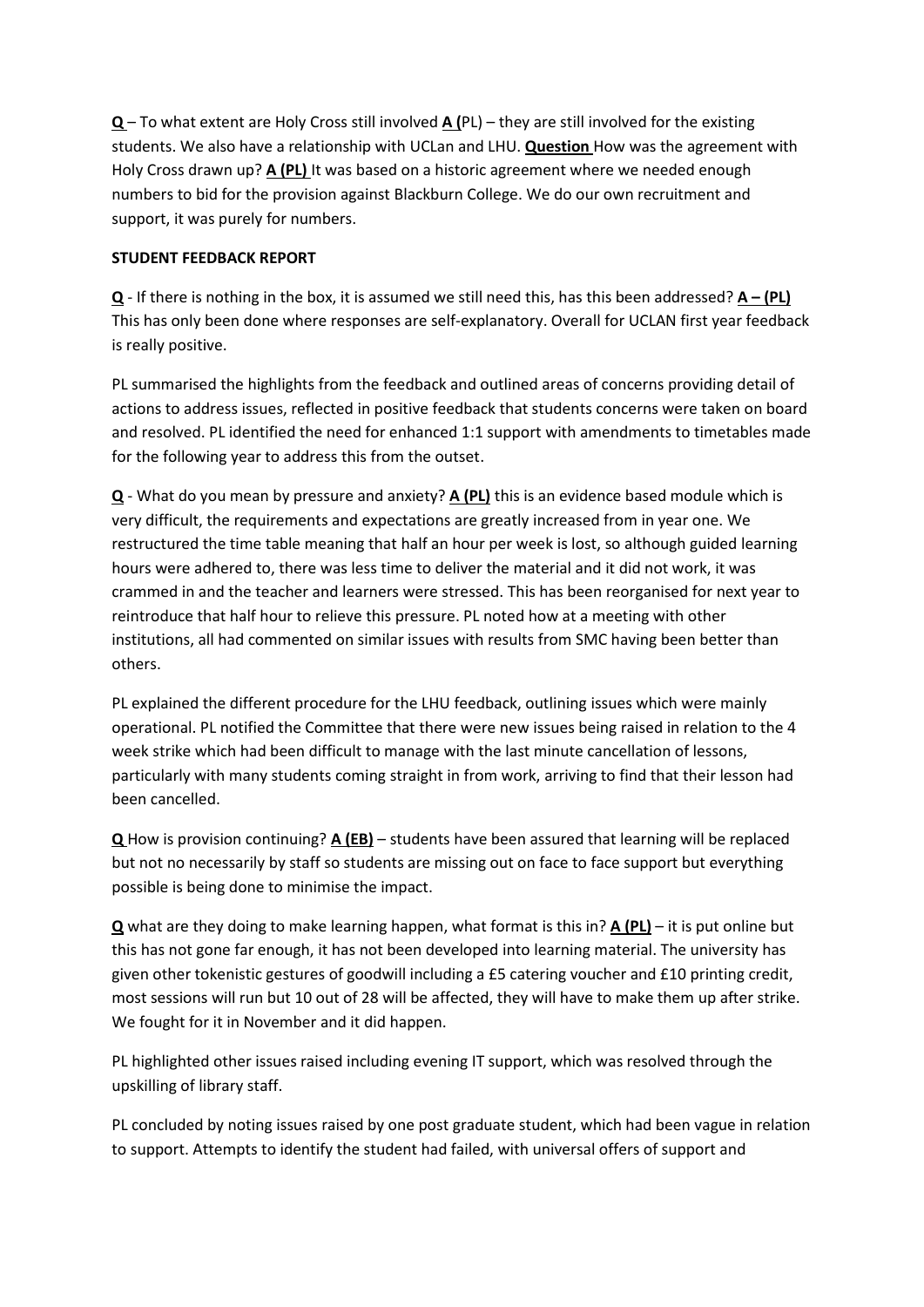opportunities to raise issues to look into this further but they had not come forward, making it difficult to address, particularly as the course is provided by and run by LHU.

#### **HE STUDENT TRANSFER ARRANGEMENTS POLICY**

**Q** - Please can you clarify why this needs Governor approval? **A (PL)** – The agreement was that as a policy it has to be approved, all policies are for Board approval but procedures stay as operational matters for the SLT/Exec Team, it has been approved by LHU and UCLAN. **Comment** there are no issues, it all looks ok. The Clerk added that the policy was seen by Board as part of the last meeting pack as it was included as an item expected to be reviewed and approved by the Quality Committee ahead of Board, so although Quality was cancelled, the documentation was included with the Board providing approval subject to any additional comments or alterations as recommended by the Committee.

The Committee unanimously approved the Policy.

**Item 11 – Resolved:** Governors noted the detail of the report and approved the Student Transfer Arrangements Policy.

### **ITEM 12 AOB**

The clerk asked the Committee to reconsider the timing and agenda for the next meeting due to this having been postponed from January to late February, now impacting on the proximity to the next meeting. The clerk offered details of the proposed agenda based on the annual work plan. The Chair asked for agreement to hold the next meeting ahead of the Board meeting in April and revised the agenda to be more relevant to the changing circumstances and timing, prioritising a review of predicted grades after mocks and internal exams. MM agreed these would be completed although the information may not be available 7 days prior. A tentative date was proposed as the 23<sup>rd</sup> April subject to clarification with MS as to what needs to happen after SG3 to ensure the 23<sup>rd</sup> provides sufficient time.

**Item 12 – Resolved:** Members agreed to defer the next meeting to precede the board with a proposed date of 23<sup>rd</sup> April.